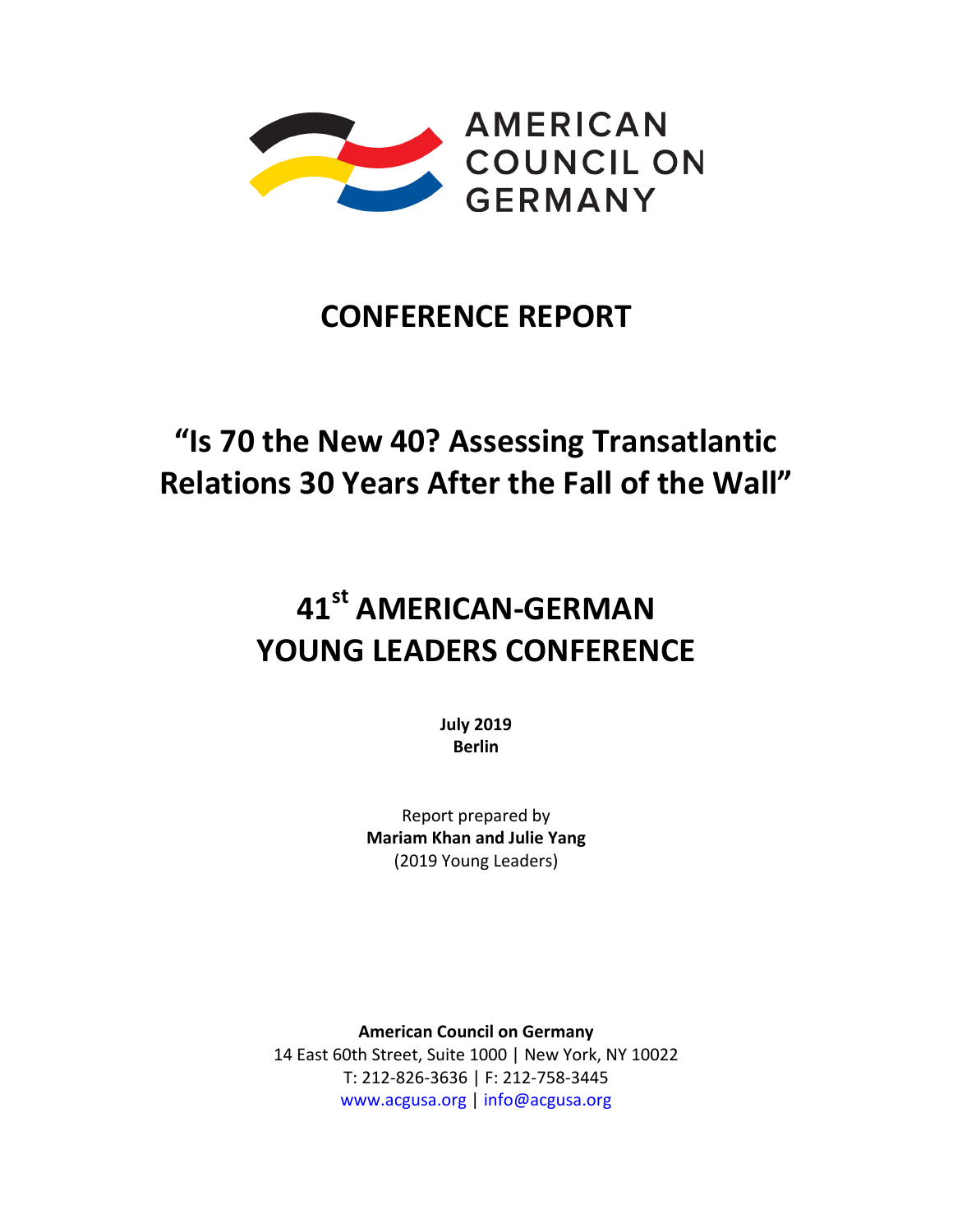#### **INTRODUCTION**

The 41<sup>st</sup> American-German Young Leaders Conference consisted of 22 Americans and 30 Germans. A diverse group of mid-career professionals, the participants represented a range of industries from the automotive and banking sectors to government and media. The fact that 2019 marked the 30<sup>th</sup> year since the fall of the Berlin Wall gave participants more context to reflect on Germany's history and the transatlantic relationship.

After a welcome dinner the night before, the U.S. delegation set forth on a walking tour of Berlin themed "Echoes of a Divided City." Many of the American participants were visiting Berlin for the first time. Participants were taken by how much history was kept alive in the city; yet there were also modern elements throughout Berlin that gave a nod to Germany's position as a global economic and technology powerhouse.

In addition to the Berlin Wall, sights on the walking tour included Museum Island and the Berlin Cathedral, as well as Checkpoint Charlie. The delegation also passed by the memorial to the victims of the Holocaust, the Reichstag Building and the Government Quarter, as well as Unter den Linden and Humboldt University.

The day concluded with a relaxing boat tour through the inner city and over the Spree River. The day of sightseeing allowed for the U.S. delegation to get to know each other before meeting the German delegation. But the tour also contributed to a greater understanding of why history continues to influence policy making and public sentiment in Germany.

The 41<sup>st</sup> Young Leaders Conference was being held at a time when geopolitical tensions were straining longtime alliances and trade disputes were threatening economic growth. The benefits of multilateral cooperation were being questioned by some governments, while public trust in international institutions was falling.

Yet, emerging technologies, the rise of China, and growing public support for populist rhetoric make cooperation between the United States and Germany even more critical. Mutual recognition of the benefits to a strong U.S.-German relationship fueled much of the week's discussions and allowed participants to point to remaining challenges and unrealized opportunities. While reasons for participating in the conference may have varied, there was a common desire to advance U.S.-German relations and make meaningful contributions to the transatlantic dialogue.

#### **Day 1**

# **Plenary Discussion I Identity Politics: What Does It Mean to be a German? An American?**

The first day of the 2019 Young Leaders Conference brought with it a heavy topic. What does it mean to be a German? What does it mean to be an American? The conversation – while tough – was invigorating and insightful. It launched a week's worth of friendships and conversations that truly impacted each of us in ways we didn't know were possible.

The American presenter leading the conversation spoke about nationalism and pride, and the values one carries as a citizen of the United States. The presenter also spoke about the opportunity afforded to most people in the United States. If you work hard and dedicate yourself to a life of achievement, you will find success in the United States, the American presenter claimed. Many in the conference agreed with his thinking.

Being a son of immigrants, the American presenter said he was raised with a strong work ethic, having seen his parents struggle to make ends meet when they first arrived in America. It instilled in him values and morals that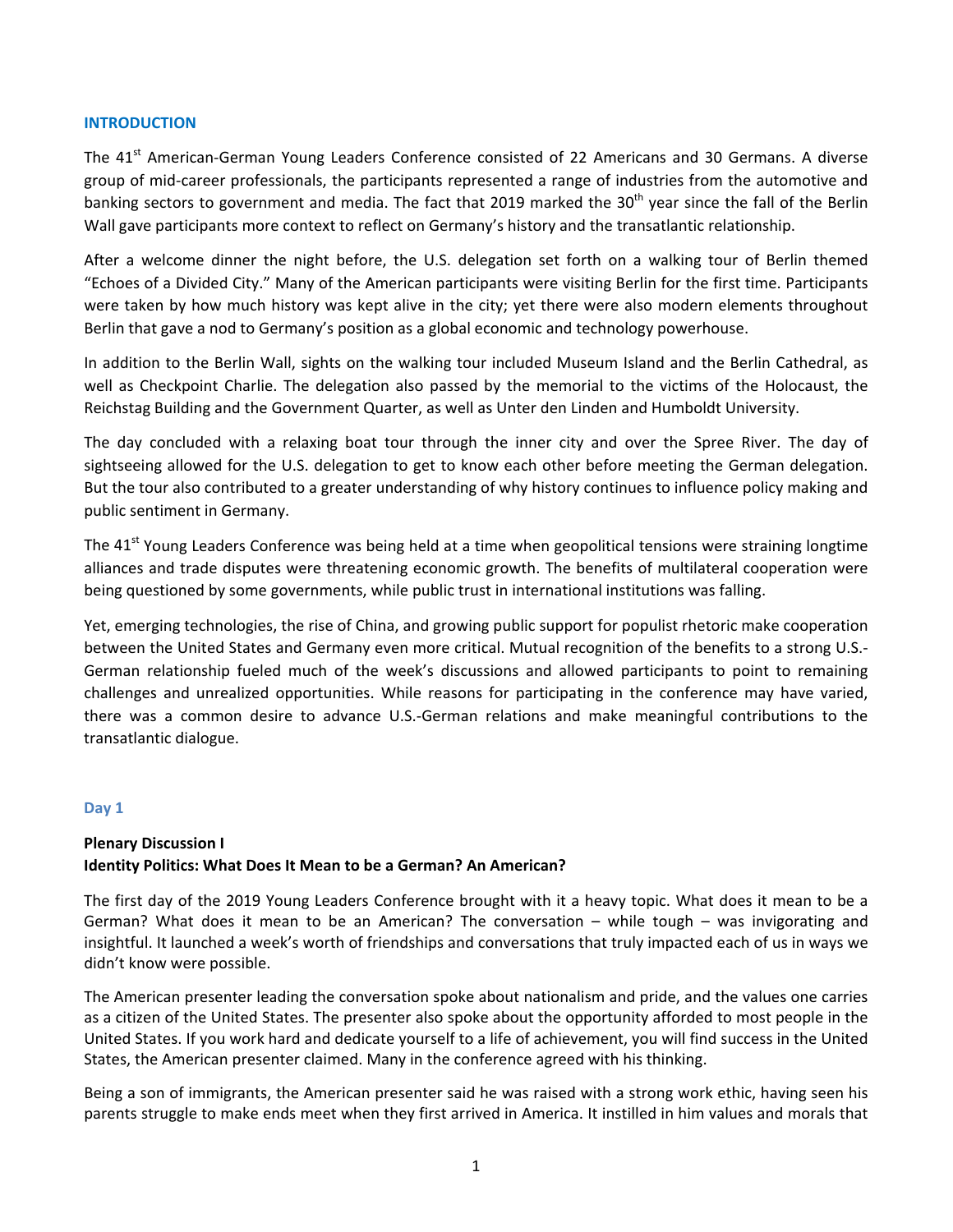he claims he might not have otherwise. The American presenter spoke about the work and energy he put into his education and work opportunities – an effort he said was inherently valuable to him the older he grew.

There were some differences of opinion when the American presenter raised the idea of "assimilation," however. The American presenter said that coming to America as an immigrant affords one the ability to assimilate with the more dominant cultural identity or "Americanness."

Cultural assimilation – the process in which a minority group or culture comes to resemble a dominant group, assuming the values, behaviors, and beliefs of another group – was definitely a touchy subject for some among the audience. Not all felt that immigrants to the United States must assimilate to fit in. Some in the group said it is our differences and uniqueness that makes one intrinsically American.

The German presenter also offered up interesting – and tough – facts about the German way of life. He spoke about the humility and guilt he felt as a German in a post-World War II world. Many of the Americans in the group were stunned to hear that their German counterparts still carried with them feelings of shame and responsibility over the events that happened decades before their time. It was an eye-opening conversation for some of the Americans in the group, leading to some spirited discussion.

On that note, some of the Americans in the group also spoke about the difficult times in American history, including the United States' history with African-American slavery and Native Americans. The United States certainly has a dark history as well. And Germans shouldn't feel alone in that regard, some of the Americans said. The group concluded that the conference was a fantastic place to start in opening the door to these tough conversations – hopefully allowing each of us to gain a better understanding and perspective about a different way of life – and learn something new in the process.

## **Plenary Discussion II What Do Values, Principles, Populism, and Socialism Mean Today?**

Since President Donald Trump was inaugurated in January 2017, the United States has seen a rise in antiimmigrant, anti-LGBTQ, anti-mainstream media ideologies. Never before has the phrase "fake news" been uttered more.

Populism is considered a dirty word in today's world, and that's mostly due to the politics of Trump. In the last few years since Trump has taken office, we have seen other political systems on either side of the Atlantic under enormous strain as traditional political parties are being done away with for more fractured political systems.

In this discussion, we spoke plenty about populism in the Trump era. The 45<sup>th</sup> President of the United States, the American presenter said, has divided the nation, promoted fear, and infringed on individual rights. Populism is on the rise, the American presenter said.

Trump tapped into the anger and resentment of the white working and middle-class American throughout his presidential campaign. Despite his billionaire status, he vowed to fight for the "ordinary" and "normal" American, promoting an us-vs.-them ideology that resonated with Americans who had severe disdain for the coastal elites (the Elizabeth Warrens and Hillary Clintons of the world).

It was maintained that Trump knew exactly what he was doing – and because of it the presidency fell right into his lap. He has now emboldened a populist agenda in this country, the American presenter concluded.

On socialism, we are seeing millions of Americans flock to presidential candidates such as Senators Elizabeth Warren and Bernie Sanders, who are touting Medicare for All and Green New Deal policies. While more institutional Democrats believe dramatic change is not necessary, followers of Warren and Sanders are growing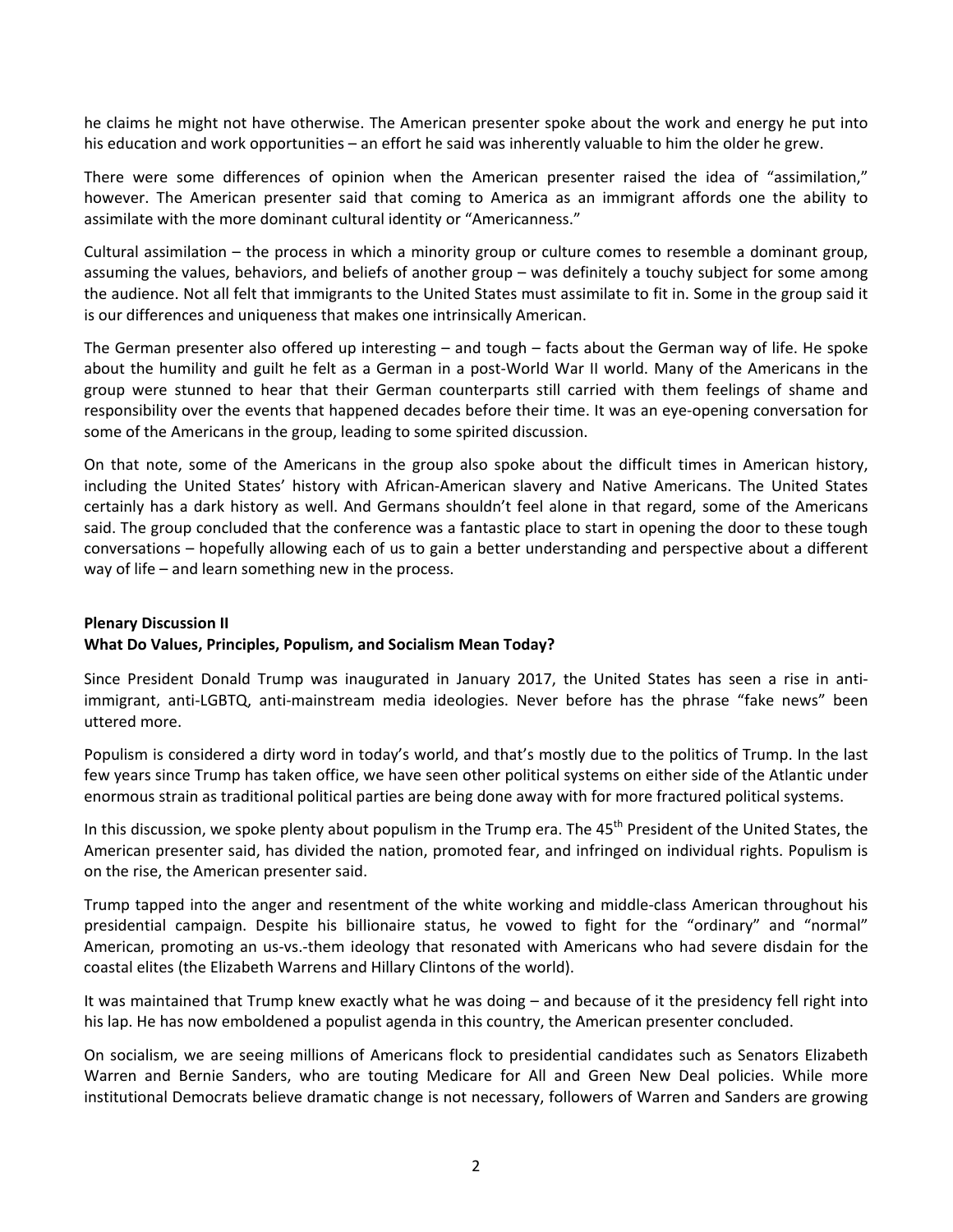by the millions. The American presenter said that while the socialist movement is small, it is well organized and will be a force to be reckoned with in the 2020 election.

The German presenter said populism in Germany certainly has a "the people" and "one people" vibe. He also said that populism is on the rise in Germany today – but also across Europe. There is a rising level of complexity and globalization, he said, but also a lack of perspective among many Europeans.

The German presenter said he believes that populism hurts democracy. It has a chilling effect on what people across Europe think, and it has resulted in a lack of trust in the government. To combat this rise of populism, the German presenter said "the people" must confront racism and nationalism. They must include different perspectives in their thinking. Voters, he said, shouldn't be blamed. It must be rooted out from within.

On a separate note, the German presenter said socialism, like populism in the U.S., is not considered a dirty word. The equity of chances in health care, education, work opportunities in Germany and also across Europe is free. It is not considered socialism, unlike in the United States.

#### **Day 2**

# **Plenary Discussion III Strategic Thinking: Outside the Box or Out of Bounds?**

The second day of discussions was held at the offices of the Bundestag. Participants were presented with the question of whether chaos and self-determination can be successful strategies in geopolitics. The potential benefits and risks to such strategies were raised, including how each approach provides a country with more leverage over its competitors.

Many of the American and German participants argued that a reasonable degree of consistency and predictability in policies was critical to maintaining strong ties with allies and partners. However, some participants also voiced the merits and benefits of having some degree of unpredictability and that even allies should not take each other for granted.

Participants were also asked whether strategic solitude could serve as an effective approach for a country navigating today's political landscape. Additional questions participants considered included whether a global power can remain so without the long-accepted economic and diplomatic conventions that have sustained the post-World War II and post-Cold War era.

#### **Plenary Discussion IV**

#### **Unfinished Business: Assessing 1999 NATO Expansion and the EU's Evolution**

The working groups discussed the history of the European Union and its establishment. Participants noted that there remain diverging interests and policies given the important distinction between the political and fiscal unions. One German stressed that a lack of a common budget makes it much more difficult to fulfill political projects. There was a broad consensus on the critical role Germany plays in the EU but also how important the EU is for Germany.

The group largely agreed there are substantial political benefits for EU member states and that the complex bailout systems during the financial crisis can also provide a positive cost-benefit analysis for member states. Participants largely agreed that strong integration was an ultimate prerequisite for a common EU currency.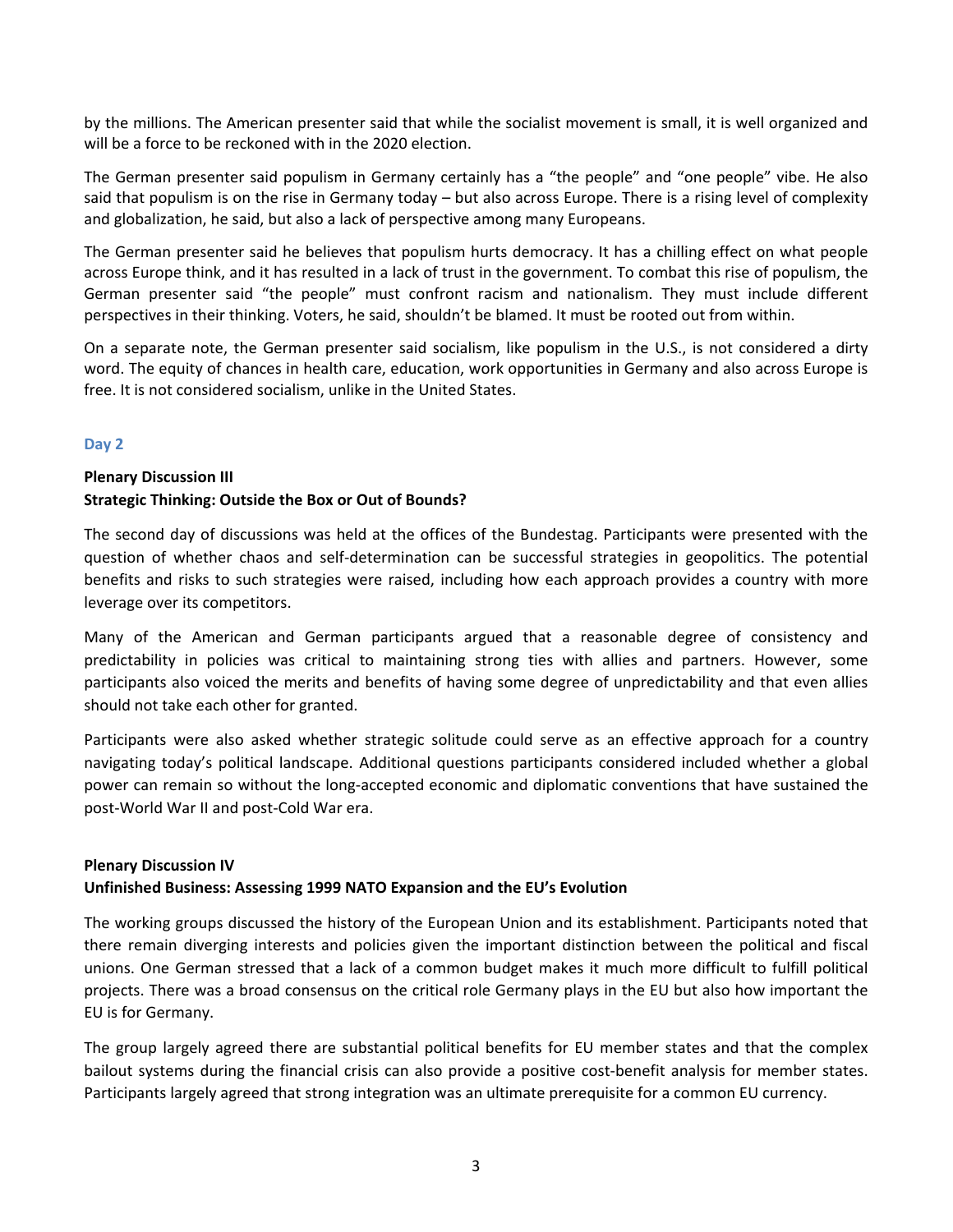Yet, participants also recognized that there can be differences in EU values and identity across member states. The discussion highlighted that the interests driving EU integration are not simply economic, but the desire for sustainable peace remains an underlying current.

Against the backdrop of a new German Defense Minister (Annegret Kramp-Karrenbauer) taking office and positioning herself in the "2 percent debate" in her first newspaper interviews, the working group discussed the state of NATO and respective perspectives on the transatlantic balance of labor in providing security in the framework of NATO. What came out very clearly in the working group conversation is that U.S. and German national discourses on the topic are rather disconnected and that there is not a lot of understanding regarding expectations and considerations on the other side.

One German discussant made the point that the insistence of the American side on the "2 percent" goal failed to address the fundamental question of capabilities. The real question should rather be: What capabilities do we really need? American discussants intervened, stressing that "2 percent" served as a symbol. The U.S. simply wants to see more burden sharing and more commitment from its European allies, especially in light of a dynamic threat landscape. They stressed that the capabilities question could be answered easily: the "shopping list" is long from an American point of view. Thus, the capabilities question posed by the German side was labeled as a distraction.

American participants, moreover, went back to the history of NATO and the U.S. commitment to transatlantic security to explain that Europe and the Atlantic had always only been one part of the equation for the U.S. side: Asia and the Pacific were just as important for American security, arguably even more so than Europe. In light of an ascendant and increasingly assertive China, it is all the more important to invest more resources in this theater and let Europe take care of its "homework" vis-à-vis the threat from the east. The American discussants pointed to Poland and the Baltic states as being cognizant of this duty.

While German and American participants did not really reach common ground on this question of military spending and German responsibility for and in NATO, they agreed on the urgent need to devote more attention and resources to new technology challenges, especially in the field of cybersecurity. Finally, there was a consensus that irrespective of the current differences, NATO has demonstrated its value over the last decades and that Americans and Europeans should work together to preserve and strengthen the Atlantic alliance.

#### **Plenary Discussion V**

# **Trading Places: The Economics of Friendship**

In light of current events and trade tensions around the globe, the discussion focused primarily on protectionist trade policies. The German presenter began the session with a broad overview of the WTO and its role of facilitating the smooth flow of trade between nations as predictably and freely as possible.

The presenter explained the typical dispute resolution process, and how the United States' actions to block replacements for retiring judges has affected the appeals process, adding that this strategy could potentially dismantle our global trading system, and the WTO as we know it, for the long term.

The American presenter homed in on U.S. trade policy and the WTO's special treatment of major emerging markets, namely China. The U.S. Administration has called for several reforms that would level the playing field among countries. The American presenter insisted that the U.S. (particularly Trade Representative Robert Lighthizer) is very methodical about our free trade agreements and tariffs.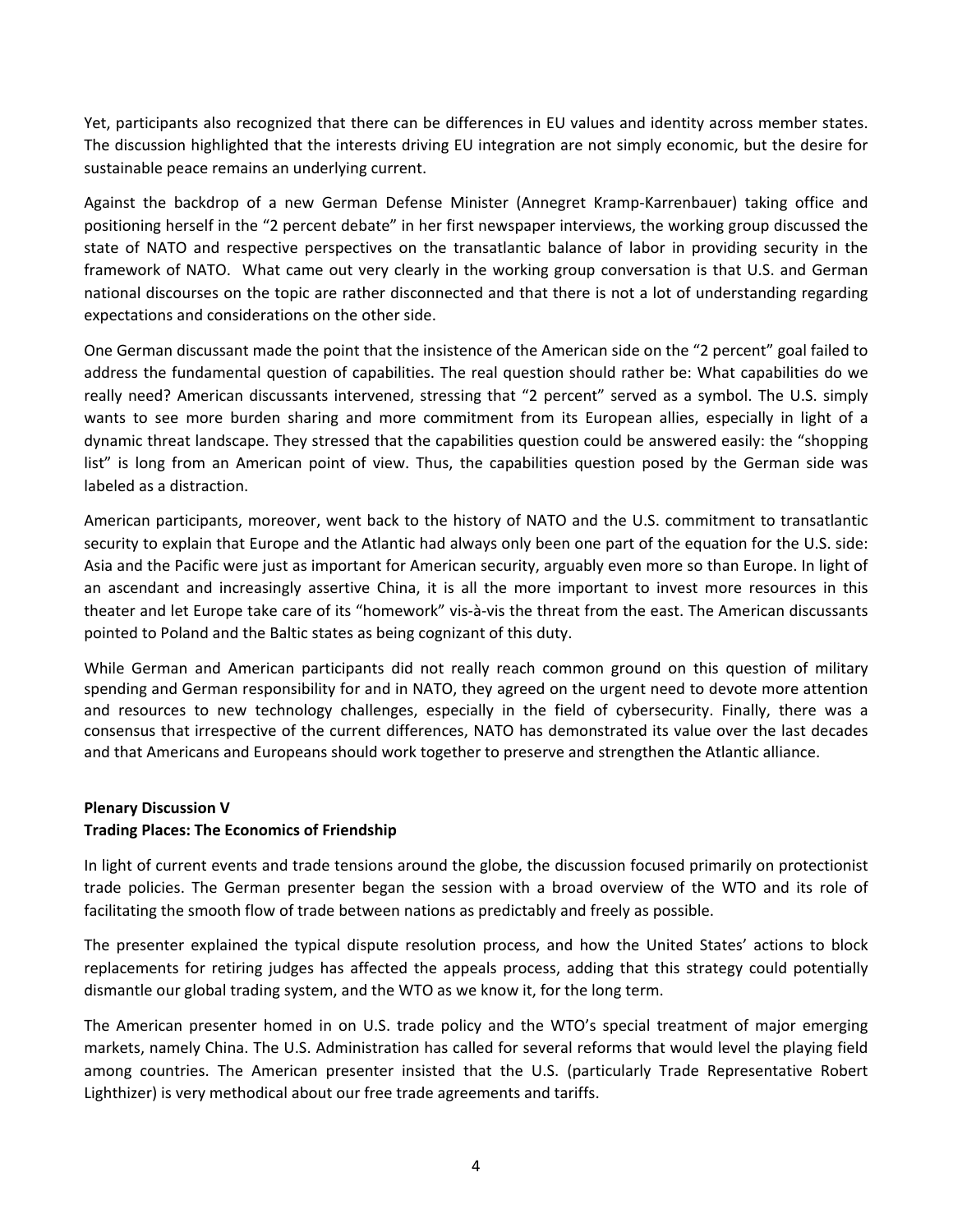The presenter cited the United States-Mexico-Canada Agreement as an example of a successful renegotiated trade agreement, as it includes incredibly strong labor agreements, environmental agreements, and updates to reflect an increasingly digital economy. The presenter added that while the U.S. appreciates that 232 tariffs (on aluminum and steel) are disruptive, they are not imposed to hurt or punish our allies. Rather, they are intended to prevent those industries from disappearing completely in the U.S. The American presenter said that it would be more constructive if all parties would approach the issue from a "good faith" perspective rather than one of suspicion.

A German said that from their perspective, it seems as if during the last few years the U.S. has taken a shotgun approach to tariffs and abused its authority under the guise of national security, which is why it is easier to approach negotiations with skepticism rather than optimism and good faith. The group debated what that might mean, and how national security is an overly broad justification for imposing tariffs. If tariffs are really just being used as leverage in negotiating tactics, this could create a bad precedent for the world trade order.

An American talked about the politics of trade policy and noted that in the U.S., this is an issue that doesn't necessarily divide people among party lines, but is mostly regional and based on local economic impact. However, the "America First" message resonates with many Trump supporters, and even those who are negatively impacted for the moment (whether short term or long term remains to be seen) believe that the U.S., and they, might get a better deal when all is said and done.

The group collectively agreed that free trade is important, but subsidies from certain countries can create an uneven playing field and impact global competitiveness. Each of our countries acts in its own interests, but it is important to find mutual benefits among allies. And, a full-scale trade war would not be in anyone's best interest. When it comes to U.S. trade policy, the world is learning to expect the unexpected.

It became clear relatively quickly in the working group that the participants share a high level of support for free trade. After discussing the trade dispute between the United States and the EU regarding Boeing and Airbus and referring to the 15-year WTO process, one participant asked whether such conflicts should be resolved within the WTO in the future or whether other solutions are needed to resolve such issues.

This was followed by a passionate discussion about the auto industry. While Trump had raised the question of whether auto imports are a matter of national security, an American participant pointed out that already today a significant number of Americans owe their work to the German automotive industry within the U.S. and that many cars are produced in the U.S. for export.

Regions such as South Carolina and Tennessee were highlighted, for example, as they would face considerable difficulties without the commitment of the German automotive industry. It was also pointed out that the current debate in the U.S. was viewed by some as rather populist.

The reason for the heated debate was probably that the topic is relevant for many swing states and therefore played a role in the election. One participant asked why the U.S. does not export more of its own cars, whereupon it was mentioned that the cars from the U.S. are usually bigger, do not attach so much importance to ecological aspects, and do not always meet the tastes of other countries. The discussion about tariffs on German cars was then questioned. One participant mentioned that this probably had only a short-term effect. In addition, this would lead to countermeasures, for example in relation to Google, Amazon, or Facebook.

One German participant expressed concerns about whether there would be more cooperation at the economic level in the future if environmental aspects were not sufficiently acknowledged by the United States. In addition,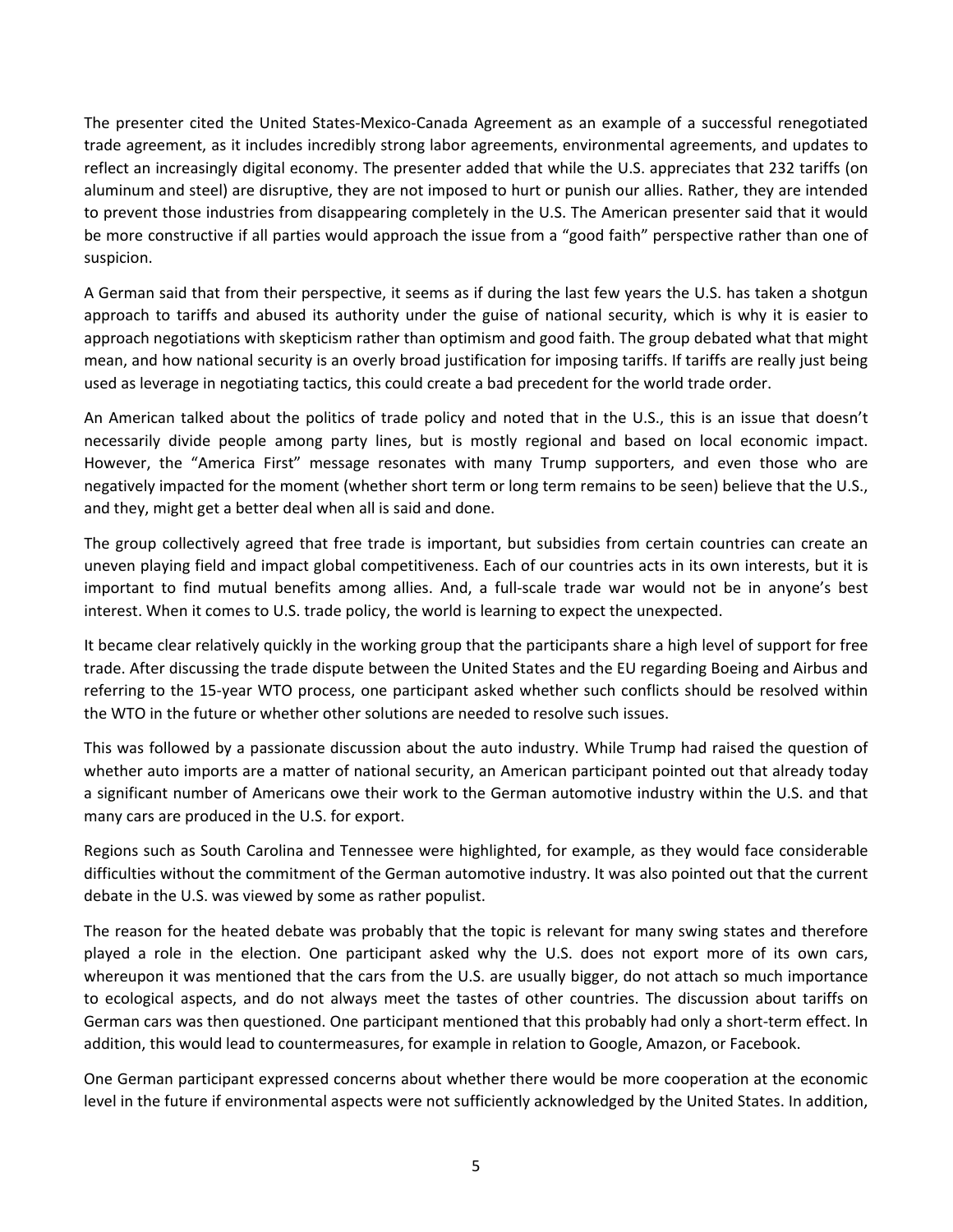a German participant pointed out that, in his view, it would be problematic if the U.S. increasingly used economic sanctions to "punish" a country rather than advance its economic interests.

Some participants expressed concern that such actions could be met with stronger resistance in the EU in the future. The majority of participants agreed with the view that in an increasingly competitive environment, there is a need for resilient regulations and corresponding institutions for enforcement.

#### **Day 3**

# **Plenary Discussion VI Strategic Competition: Are the U.S. and Europe Really Ready for China?**

During the course of the conversation on China, the group as a whole determined that relationships between Germany and China and between the U.S. and China are quite complex. China is increasingly taking on a leadership role in the global economy. But at the same time, there are several concerns when it comes to intellectual property theft and trade, and the country's values.

There is a mentality that both Germans and Americans agreed on when it comes to China: "We can't live with them, we can't live without them."

Both Germans and Americans at the conference concluded that there are major issues when it comes to China not only with IP theft, but also on cyber and data protection, and the country's moral standing. China does not have a good record on human rights, civil rights, and democracy. On issues like climate change, the group agreed that China needs to "do its part."

Chinese tariffs were also a big topic of discussion among the group. While the President has the ability to place tariffs on Chinese goods, it is not with the support of most members of Congress, and even the majority of Americans do not agree with the tariffs. Americans rely on Chinese goods and for their support in order to be financially and economically successful.

Tariffs on Chinese goods mean increased prices for farmers and businesses in the U.S. It is the American voter who has to pick up the tab for the tariffs.

Germany's relationship with China might be even more complicated. While the German economy has benefited tremendously due to its relationship with China, the Germans in the group took major issue with some of the concerns listed above, including China's moral standing in the world and its role in IP theft and data protection.

On the one hand, China is clearly a rival, but on the other hand, it is encouraging countries like the United States and Germany to step up and "up our game."

The group concluded that China has to be a partner with Germany and the United States. Their current model might be dangerous, the group said, because while their economy is advancing and growing, their failure to address human rights issues could be detrimental to its success. It is our challenge – in the U.S. and Germany – to address it. But the question is how.

In a separate group discussion on China, the participants agreed that China is a competitor for both the U.S. and Europe. The question raised in that context was: Can we compete with China? It was mentioned that China is not new as a threat, but the West shouldn't underestimate China anymore.

The Americans in the group had hoped that China would become more liberal after joining the World Trade Organization in the early 2000s. But there is no level playing field, as market access is still unfair. Hence, the perception of China and its international role has changed drastically.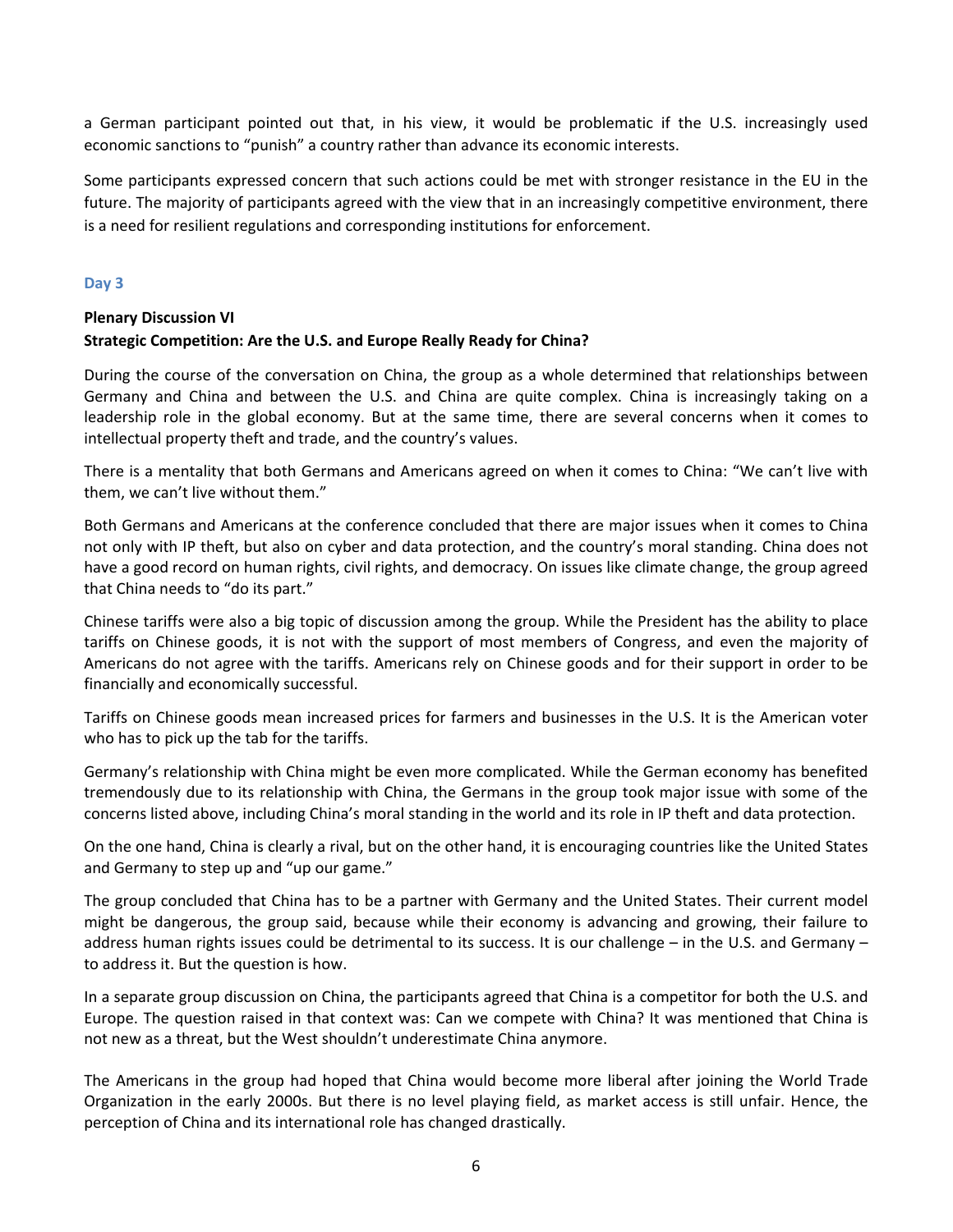It was felt that China tries to divide, and its priority is to weaken the West. The Chinese regime is doing this very strategically (with formats like 16+1 and the case of German company Kuka). China is not only copying technology anymore, it is also inventing a lot on its own – often used to control its people by surveillance.

The participants in this group emphasized that no matter what the U.S. does, China will be a superpower economically and diplomatically. The task rather is how to integrate the Chinese and how to engage them more in multilateral affairs. Arguing with China on a world stage has become more difficult, as the WTO and other formats like the United Nations are not as functional anymore.

A question was raised among the group about the perception of the U.S.-China trade negotiations. The Europeans feared that any agreement could change the U.S. focus on tariffs to Europe again. Therefore, a compromise might not be the best solution for Europe. The group then asked why it was not possible to join forces against China. Doing that is probably too late, as free trade agreements would have been the answer, the group assessed.

The participants asked finally if the U.S. is willing to do enough to make tough decisions on China, because as democracies there is a lower threshold for pain than in Chinese society. Possibly 5G could become a factor as its impacts on a new digital transformation phase might challenge China's influence.

#### **Plenary Discussion VII**

#### **Power Adaption: Is a Green Economy Conducive to Energy Security?**

The threat of climate change is real, and there will be massive global repercussions if the world doesn't act fast. Americans and Europeans are clearly struggling with how to deal with their visions for energy in the future, the groups discussed.

There was agreement among the Germans and Americans that we need to become net zero in emissions by 2050 to avoid catastrophe, and move out of using coal by 2030. Germans and Americans both remarked that they are seeing a big push towards gas and renewables vs. coal.

The U.S. is seen as a net energy importer, while the Germans and Europe as a whole are net energy exporters. The Germans told the Americans that climate change is a really major issue for Europeans. They commented on President Trump's decision to leave the Paris climate agreement, which they called "really disturbing." They agreed that when it comes to climate change, Germany is on the "right way."

There was also a discussion about energy production vs. energy consumption. The burden is on European integrated grids, but Germany, the group said, is still on its way to "figuring it out."

#### **Day 4**

# **Plenary Discussion VIII Shadows of the Past: The Politics of History and Memory**

The participants began with a broad question of whether history is told fully and sufficiently in both countries. The German participants reflected on their country's history and said that personal narratives have not been elevated enough and that certain aspects of German history can get overshadowed.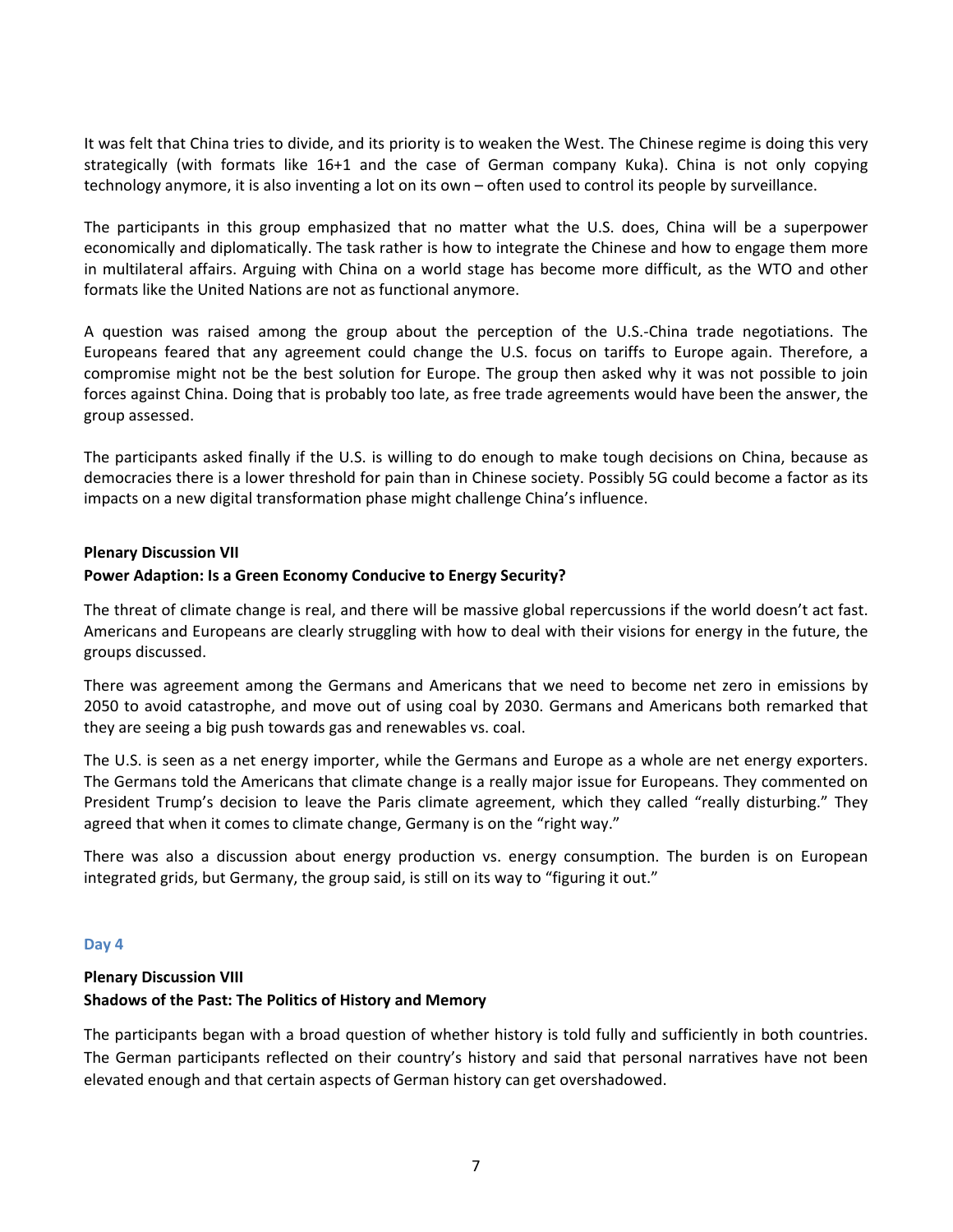Participants agreed that Germany's role and responsibility in the Holocaust presented a responsibility for leading the remembrance and commitment to never forget. As one German participant emphasized, the singularity of the Holocaust presents Germany with a particular responsibility to prevent such a tragedy from ever happening again.

With regard to U.S. history, American participants offered a range of reflections. One participant noted that the United States can fall short of fully acknowledging past mistakes, because it can contradict the narrative of American dominance and greatness. Another American participant added that the attitude that it was not my responsibility, nor my actions, makes it challenging to have a constructive dialogue on repairing past or systemic injustices.

Some American participants offered that the United States lacks a culture of remembrance and commented that Germany seems to have made more progress on acknowledging and healing from its history.

The group closed by exchanging thoughts on the objective of remembrance culture and the lessons Germany and the United States can each learn from each other. Lastly, participants considered the policy actions that could be taken to address the historical issues raised.

**Björn Böhning**, State Secretary at the Federal Ministry of Labor and Social Affairs, spoke with participants about "What Is Germany's Place in the Shifting World of AI?" Mr. Böhning's remarks helped inform participants about how Germany and the EU view the competitive and quickly evolving landscape of AI.

#### **Plenary Discussion IX**

# **Like This: Technology, Society, and the Future of Free Speech**

The discussion on data protection, privacy, and free speech led to an exchange of strong opinions and lively debate. Participants argued whether more or less regulation of technology companies was necessary to ensure people had sufficient control of the use of their data and acknowledgement of where their data was being transferred.

The impact of the EU General Data Protection Regulation (GDPR) on data privacy regulation was raised numerous times by both Germans and Americans. An American participant questioned whether the policies on data and privacy emanating from Germany and the EU were disproportionately targeted at American technology companies. Another American participant said that Germany's demonstrated leadership on data issues was appreciated and necessary.

Participants discussed how different degrees of public trust in government and in business can affect attitudes toward data collection and privacy. German and American participants pointed out that artificial intelligence needs data to scale, and concerns over privacy can limit data collection and stifle advancements in AI. China's progress in AI and collection of data was also raised as an area of concern. There was an overall agreement that the collection and use of individual data should be transparent and "human-centric."

The need for skilled labor and greater workforce development to fully realize the potential of AI was also raised. Examples of cooperation in AI and emerging technologies between U.S. and German governments and businesses were also cited as mutually beneficial growth opportunities.

**Claudia Dörr-Voss**, State Secretary at the Federal Ministry for Economic Affairs and Energy, was a luncheon speaker and shared her views on transatlantic trade policies. The discussion covered challenges in the global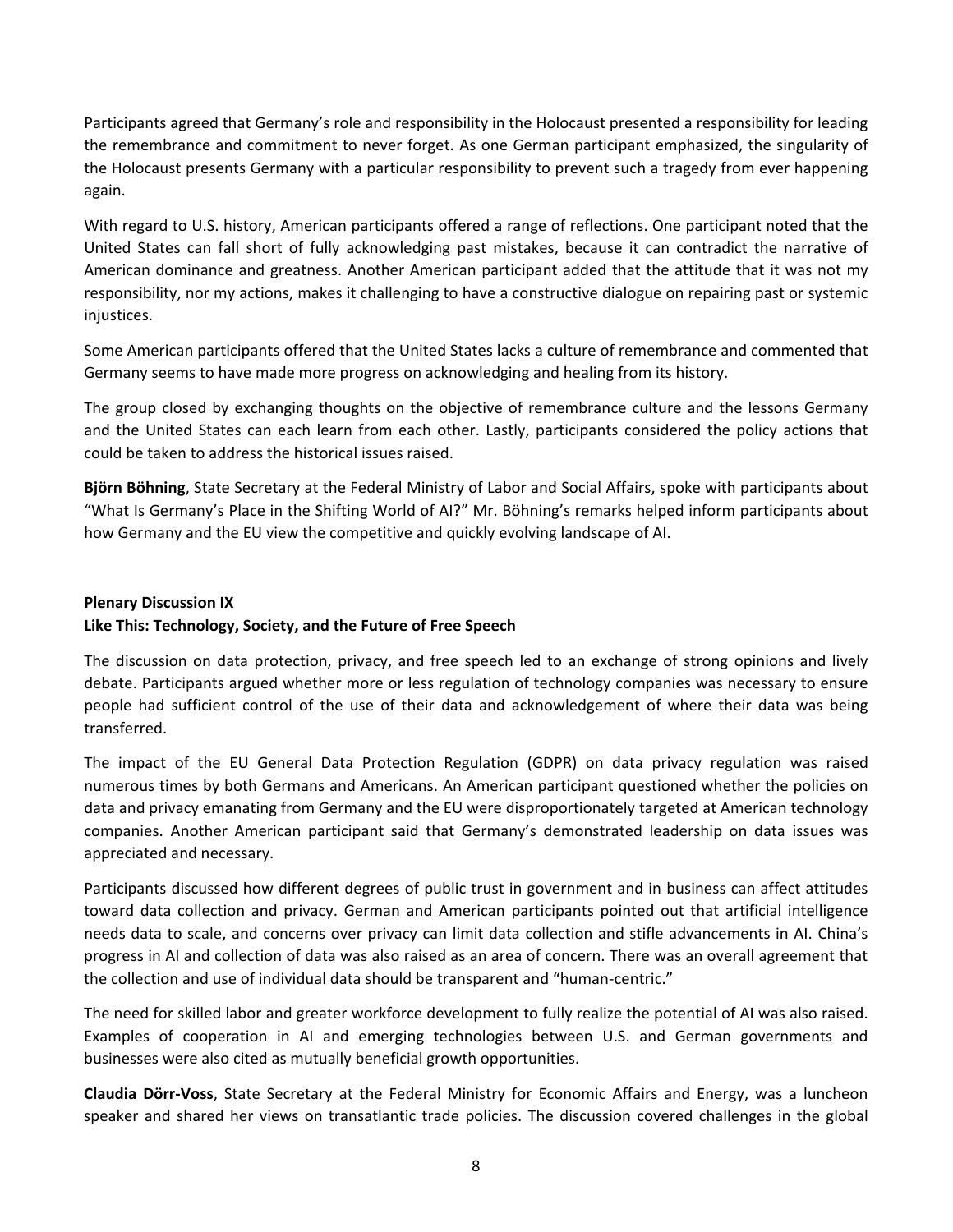trading system, including protectionist policies and punitive tariffs. A German participant asked about Nord Stream 2, while an American participant asked about Huawei and Germany's approach on 5G, telecommunications, and cybersecurity.

#### **Plenary Discussion X**

# **Southern Exposure: Does the Developed World Forget the Other Hemisphere?**

For this discussion, participants analyzed how Germany, Europe, and the United States have engaged in developing countries, including Africa and Southeast Asia. An American presenter pointed out that Africa has been called the "Forgotten Continent," while another American noted the different approaches the United States and China have adopted toward Africa.

Some participants emphasized the importance of viewing developing countries as partners and not simply as aid recipients. A German participant spoke about China's development assistance beyond Asia and Africa, including heavy investment in Latin America. The question of whether aid distribution should be conditional led to an active debate among participants.

Participants considered how Germany and the United States could more effectively engage in development support, including telecommunications and digital infrastructure, in emerging economies. The group also discussed the role of international institutions and the impact of new regional banks or financial institutions serving as an additional resource for developing economies.

The day concluded with a dinner at Haus Huth and remarks by **Steffen Kampeter**, CEO of the Confederation of German Employers' Associations (BDA). Mr. Kampeter provided an overview of the transatlantic agenda for 2020.

#### **Plenary Discussion XI**

#### **Political Potables: Prognosticating Elections in 2020 and 2021**

It is fair to say that in this discussion there was widespread agreement among the Americans and Germans that there really is no prognosticating when it comes to the future of our respective countries' elections.

Anything goes. Donald Trump has clearly changed the playing field. His historic election in 2016 was a reckoning. The 2018 midterm election was certainly an answer to his presidency.

Despite the growing concerns over his presidency, including a long-winded investigation into ties between the Kremlin and the President's campaign – he is still fairly popular among his base.

National elections certainly do have important international consequences. There was concern among some of the German participants over the United States' commitment to allies like Germany. Should Trump be reelected, will he uphold his allegiance to NATO and other international agreements?

The current Democratic presidential contenders facing Trump have vowed to return the United States to normalcy. Will there be another blue wave in 2020? Only time will tell. The world is watching closely.

A German participant shared how elections in Germany tend to focus heavily on the party's position more so than the individual candidate. He said he noticed in the United States, it is much more about building a narrative about the candidate and his/her life story. A few Germans agreed that is one difference they had noticed, too.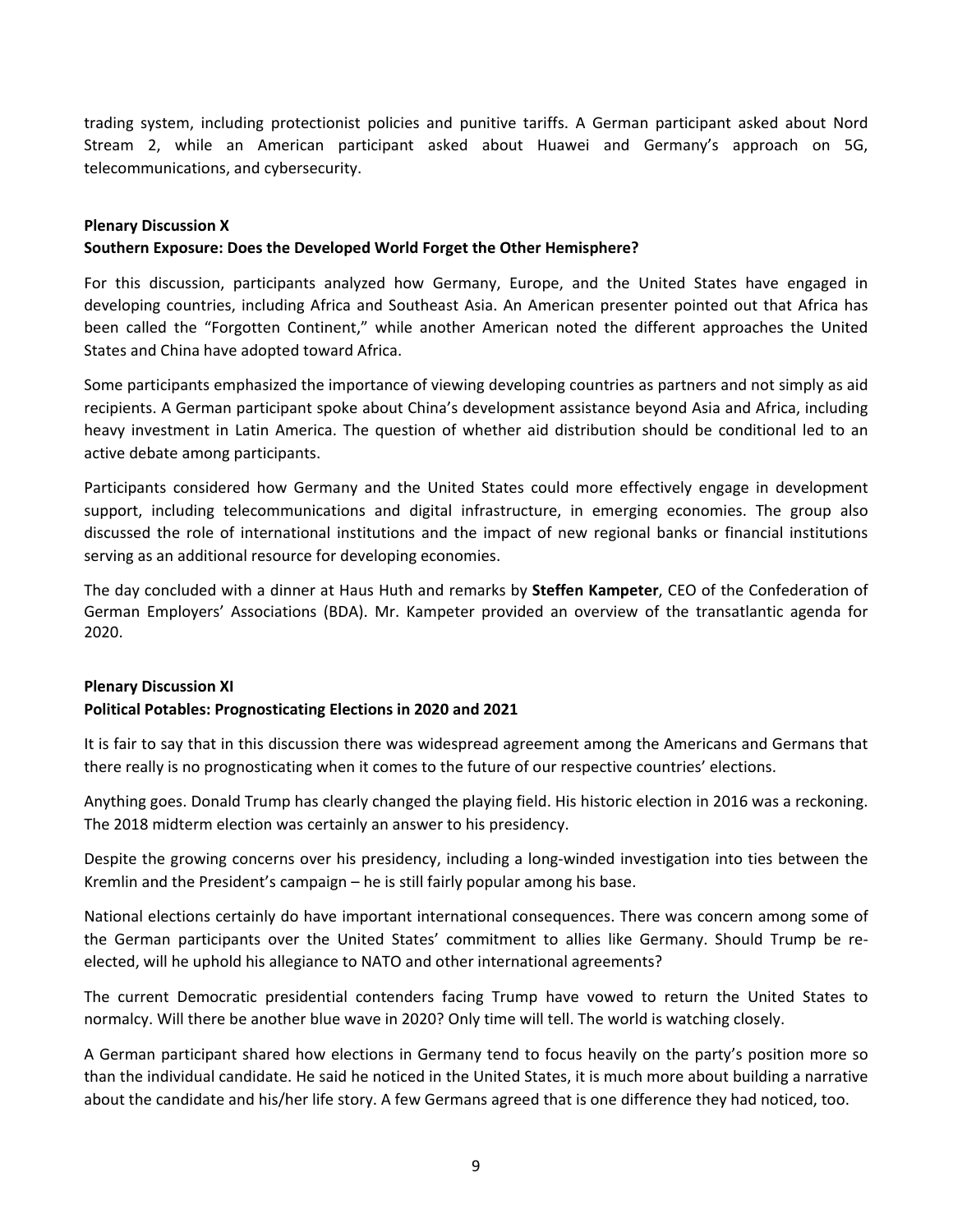#### **Day 5**

# **Plenary Discussion XII An Addled Atlantic? Finding the West's Place in the World**

In our final plenary discussion, the Americans and Germans addressed crucial questions about the future of the transatlantic relationship: How will Europe and the United States address the global challenges we face? Is it possible to find common ground between the West and its challengers?

The shared history of countries on either side of the Atlantic runs deep, and it is in Germany's and America's best interests to find a way forward together to allow transatlantic relations to remain strong in the future, one of the working groups discussed.

There is immense value in cooperating and adapting historical lessons; many economic and cultural values are shared. While nationalism is on the rise, it is important to consider evolving relationships that go beyond bilateral ones and include strategically thinking about the dynamics between a U.S.-German relationship versus a U.S.-EU one. A strong partner yields a more successful relationship.

Going forward, one must consider who is a trustworthy partner in trade and meet as equals when negotiating, engaging frequently and cooperating on a global level. Each side must bring value to continue a strong economic partnership across one common market. Transatlantic relations are inherently driven by economic bases; there is simply too much business that transcends borders to sever ties due to strained political relations.

The economy is driven by human relationships interacting on a personal level. Without that, the global economy falters. Given the strong economic relationship between Germany and the U.S., it is important to view it with a long-term perspective. The influence of major companies with long-lasting economic interests continually proves stronger than shortsighted political maneuverings. Strategic interests facilitate transatlantic relationships; it is crucial to foster the alliance and prevent its deterioration.

Some ways in which the transatlantic alliance may be buttressed include furthering the exchange of ideas and encouraging more Germans and Americans to study abroad, across the Atlantic rather than farther afield in rising Asia. Americans tend to be insular and domestic, and would benefit from more exposure to other cultures and experiences abroad. Tourism ought to be promoted more widely. Embassies might consider opening their doors to foster further engagement within their communities.

While the transatlantic relationship is fragile at present, it is built upon a firm foundation. Through steady alliances and respect of cultural differences, there is a way forward despite the current political climate. Interpersonal relationships will be paramount in keeping trade open and ideas flowing across the Atlantic.

In a separate working group, the Americans and Germans focused on the challenges between the U.S. and Europe, and why it is rather difficult to find a joint narrative.

"It is not all about a single person, it is important that the administrations work together," one of the Young Leaders said.

It was pointed out that there is certainly an "America First" ideology that is dampening the progress of the transatlantic relationship. "America First" is a phrase mostly used as an inner political strategy to satisfy the base, the group determined.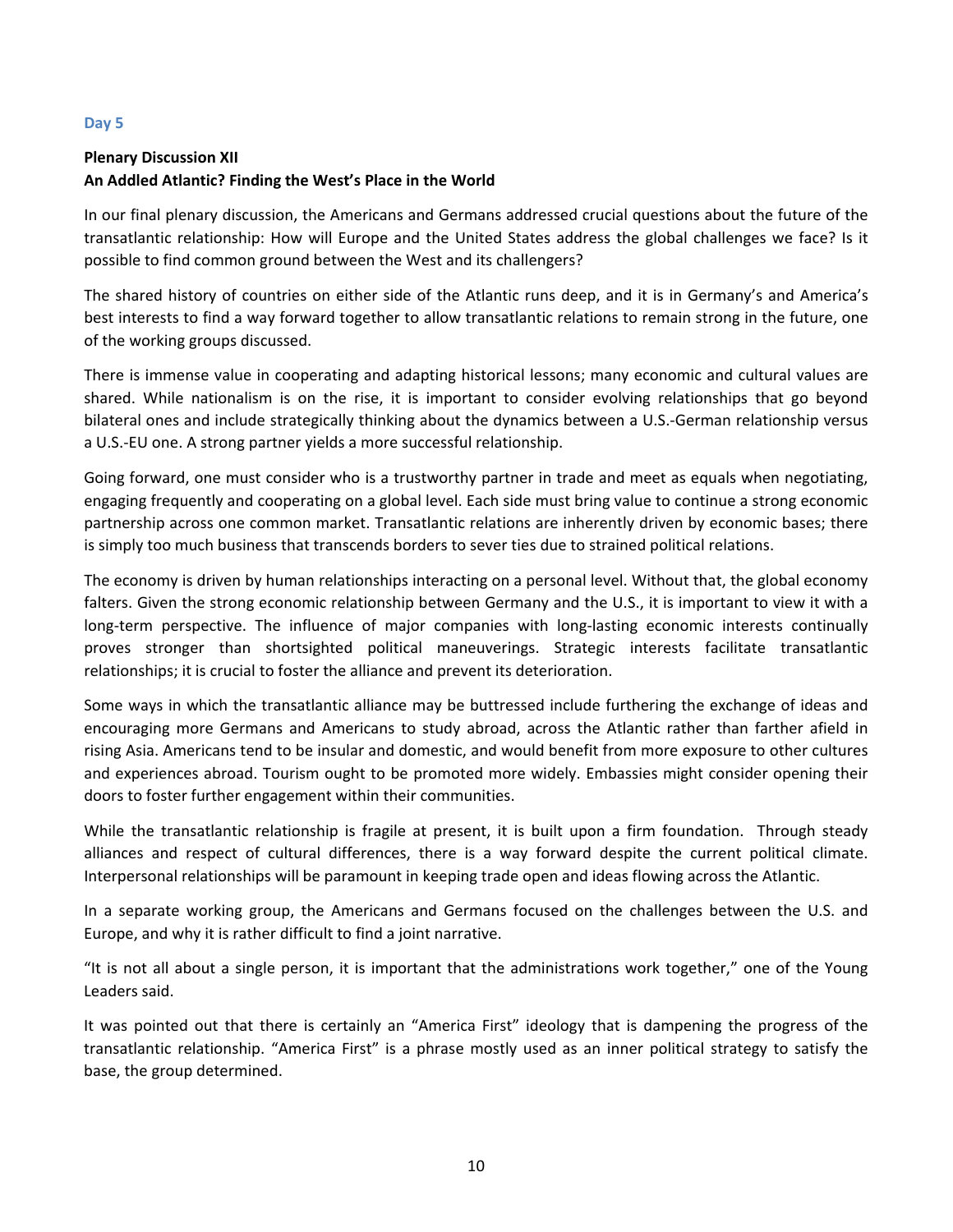Some of the Germans said Germany is not promoting "Germany First" because Germany is "not big enough to be able to be successful on its own – so it is not a valid strategy for Germany."

Another narrative the group determined is that it's not "America First" but rather "America first and Europe second" meaning that it is not a win-win situation, but rather "I win, you lose."

The group concluded that while some Europeans and Americans share the same values and want to work closely together, we just don't know how feasible that is in the current political climate.

#### **CONCLUSION**

The last day included a discussion on what participants would like to see in transatlantic relations 10 years from now. Participants highlighted a range of key issues ripe for greater cooperation, including more educational and cultural exchanges; a new EU-U.S. Free Trade Agreement; and more effective communication between the U.S. and German governments and also between the government and the general public, as it relates to policies affecting both countries. The discussion concluded with a shared commitment that participants will contribute to advancing bilateral and transatlantic relations.

By the end of the conference, the Young Leaders agreed that the weeklong discussions provided new perspectives and deeper understanding of various issues the transatlantic relationship faces.

Over the course of constructive debates and shared meals, the Young Leaders were able to build lifelong relationships and mutual respect. As the Americans and Germans learned more about their friends across the Atlantic, the conference was also an opportunity to hear diverging views between Americans and Germans.

The Young Leaders Conference demonstrates the value of people-to-people exchanges in strengthening bilateral relations and the critical role of dialogue in overcoming differences. Within a few months, a number of participants had already reunited across the United States and Germany, signaling that the momentum and relationships built in Berlin will continue for years to come.

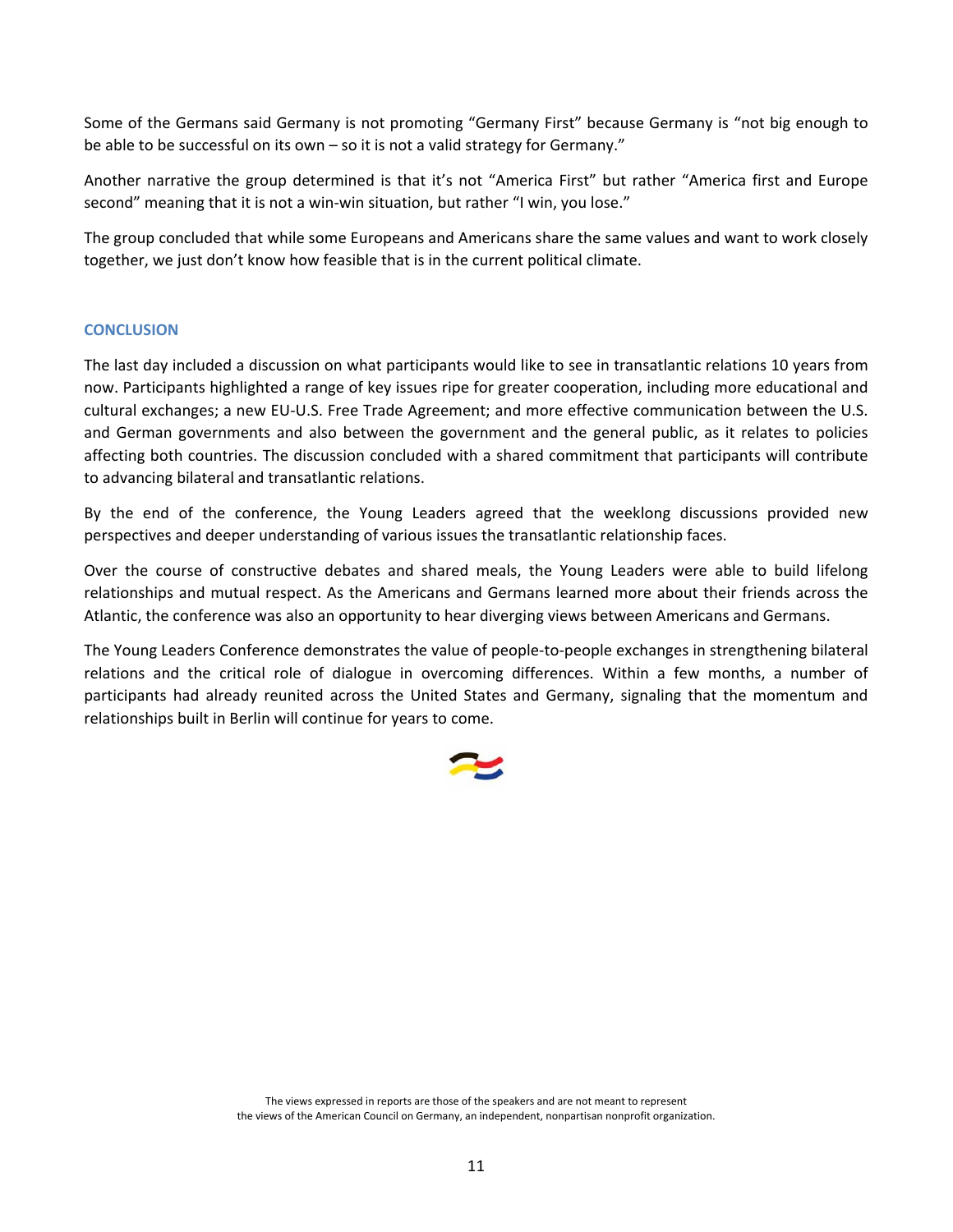#### **American Delegation**

**Amanda Critchfield Blum** Communications Director U.S. Senate Committee on Banking, Housing, and Urban Affairs

**Kiara Boone** Deputy Director of Community Education Equal Justice Initiative

**Kyle Jillian Burgess** Technology Specialist Deloitte

**Autumn Carulli** Channel Partner Manager SEEGRID

**Lawrence A. Darby, IV** LNG Trader, Gazprom Marketing & Trading Gazprom

**Christopher Ehlinger** Management Consultant Wilson Perumal & Company

**Abbas Elegba** Director Deutsche Bank

**Steven Robert Goocey** Organic Farm Owner and Operator

**Robert Taylor Hall** Senior Director of Public Affairs State Collaborative on Reforming Education (SCORE)

**Skiffington Holderness** Special Projects Director U.S. Senate Foreign Relations Committee

**Mariam Khan** Congressional Reporter and Producer ABC News

**Robert M. Kimmitt, Jr.** Counsel Kirkland & Ellis LLP

**Ryan Edward Mackenzie** Member & Deputy Majority Whip Pennsylvania House of Representatives

**Danique Masingill** Founder and President Leashes of Valor

**John M. Montgomery II** Head of Marketing Excellence, Nutrition & Health BASF Corporation

**Bimal Patel** Deputy Assistant Secretary U.S. Department of the Treasury

**Andrew Eaton Phillips** Advocacy & Government Team Member LinkedIn

**Kathleen Rudis** Staff Director & Tax and Economic Counsel U.S. Senate

**Christina Thomas** Counsel to SEC Commissioner Elad L. Roisman U.S. Securities and Exchange Commission

**Elizabeth C. Urstadt** Co-Founder, Business Development PartnerVine LLC

**Julie Yang** Policy Director National Center for APEC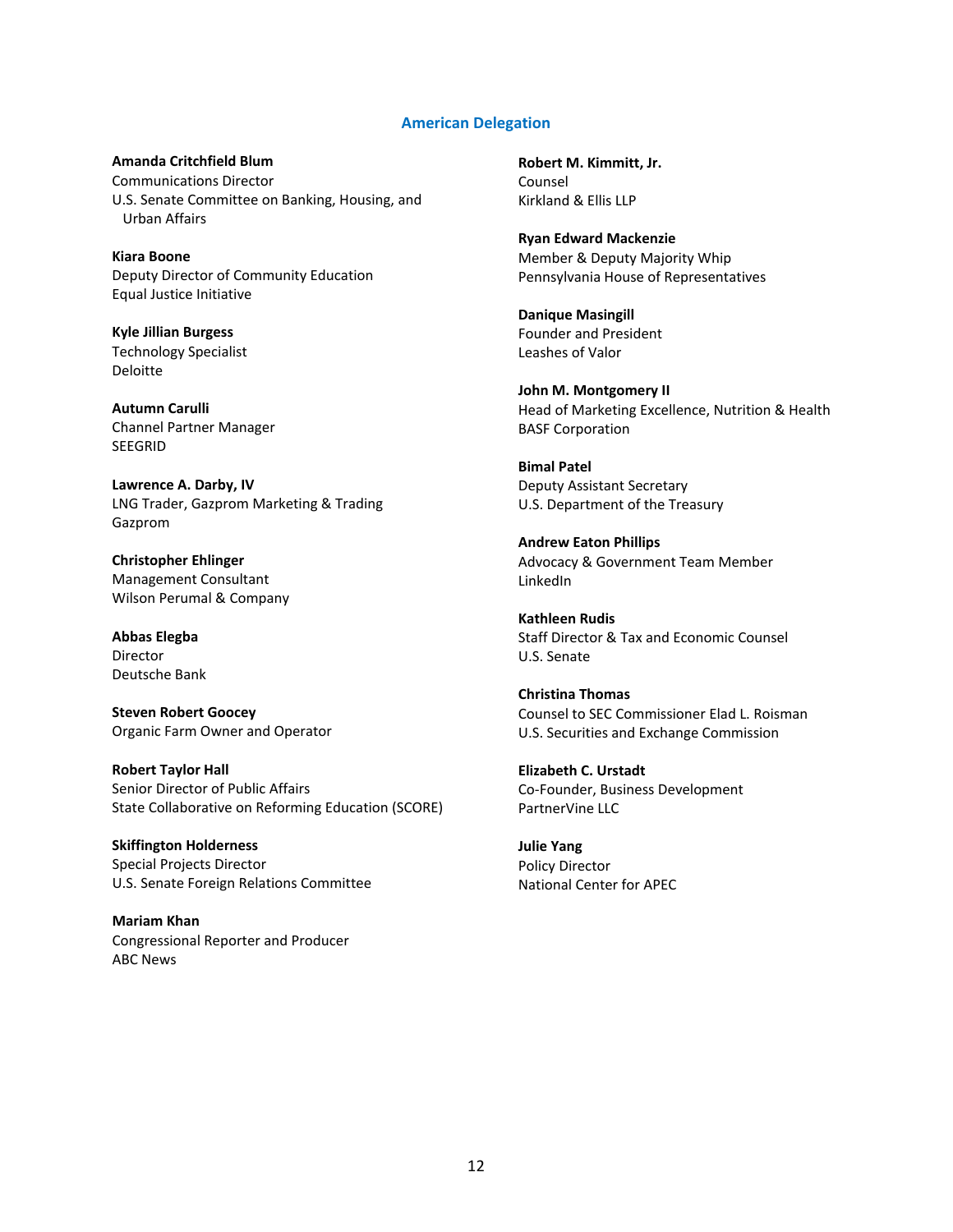#### **German Delegation**

**Moritz von Bar** Policy Officer German Federal Chancellery

**Jens Brandenburg** Member of Parliament Deutscher Bundestag

**Magdalene Böbel** Marketing Manager, Human Machine Interface Infineon Technologies AG

**Tanja Dzukowski** Manager, Operations Office Manpower

**Raphael Eisenmann** Associate Director Hering Schuppener Consulting

**Askold Falkenberg** Executive Assistant to the Head of Military Aircraft Airbus Defense and Space

**Sonja Gillert** Editor, Foreign Desk *WELT* and *WELT am Sonntag*

**Sören Heitkamp** Policy Officer for EU Coordination German Federal Foreign Office

**Christian-Hendrik Heusermann** Advisor, Parliamentary and Cabinet Affairs German Federal Foreign Office

**Matthias Hilble** Vice President, Office of the Chairman of the Supervisory Board Deutsche Bank AG

**Moritz Holzgraefe** Head of Governmental Affairs Axel Springer SE

**Steven Höfner** Desk Officer, European Affairs/North America Konrad-Adenauer-Stiftung e.V.

**Raphaël Métais** Policy Officer German Federal Chancellery

**Katharina Metzler** German Federal Office of Bundeswehr Equipment, Information Technology, and In-Service Support

**Benjamin Nägele** Director of EU Affairs B'nai B'rith International

**Patrick Nepper** Product Manager Google

**Josefina Nungesser** Director, Trend and Innovation Scouting Germany Trade & Invest

**Tobias Radon** Fighter Squadron Company Commander German Air Force, Ministry of Defense

**Oke Röhe** Senior Economist Deutsche Bundesbank

**Sabrina Schärf** Desk Officer, Policy Planning Staff Federal Foreign Office

**Mitja Schulz** Policy Advisor German Association of the Automotive Industry (VDA)

**Thomas Seidel** Deputy Head of Division 20 Office of the President of the Federal Republic of Germany

**Eva Siegrist** Senior Brand Manager, Global RCC/IO Portfolio Pfizer Inc

**Maike Thier** Policy Officer German Federal Chancellery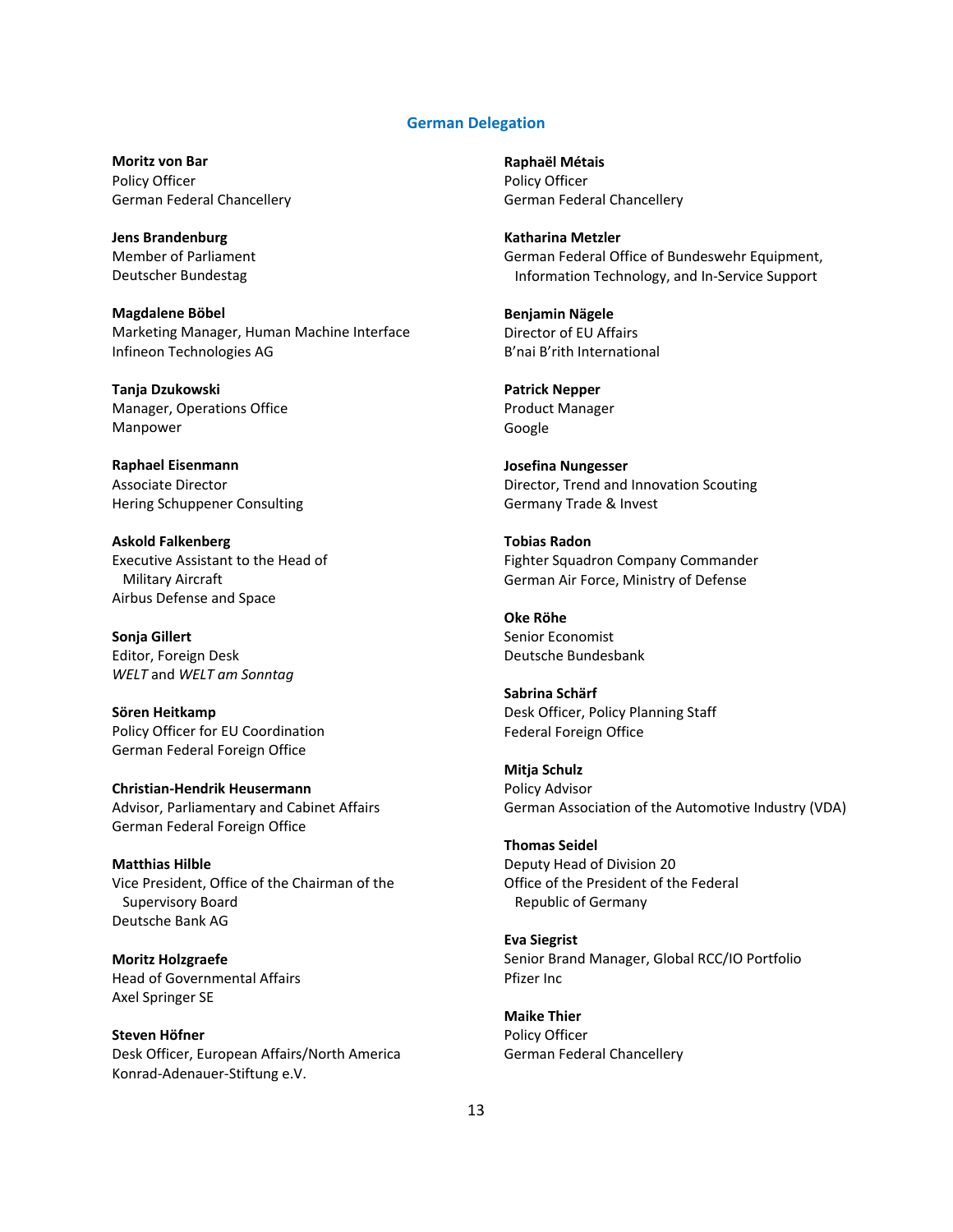**Laurenz Tholen** Associated Partner Noerr LLP

**Marie-Therese Vohrer** Senior Expert, Organizational Development and Process Management BMW Group

#### **Maria Wienker**

Personal Advisor and Spokesperson to Dorothee Bär, Minister of State for Digital Affairs German Federal Chancellery

#### **Sonja Winter**

Project Manager, Global Projects BASF Services Europe GmbH

#### **Steering Committee**

**Ronald J. Granieri** Associate Professor of History U.S. Army War College

**Sarmad Hussain** Senior Expert, Public Affairs Deekeling Arndt Advisors in Communications GmbH

#### **Edward S. McFadden** (ACG Board Member) Senior Advisor Patomak Global Partners

#### **American Council on Germany**

**Karen Furey** Executive Vice President American Council on Germany

**Dr. Steven E. Sokol** President American Council on Germany